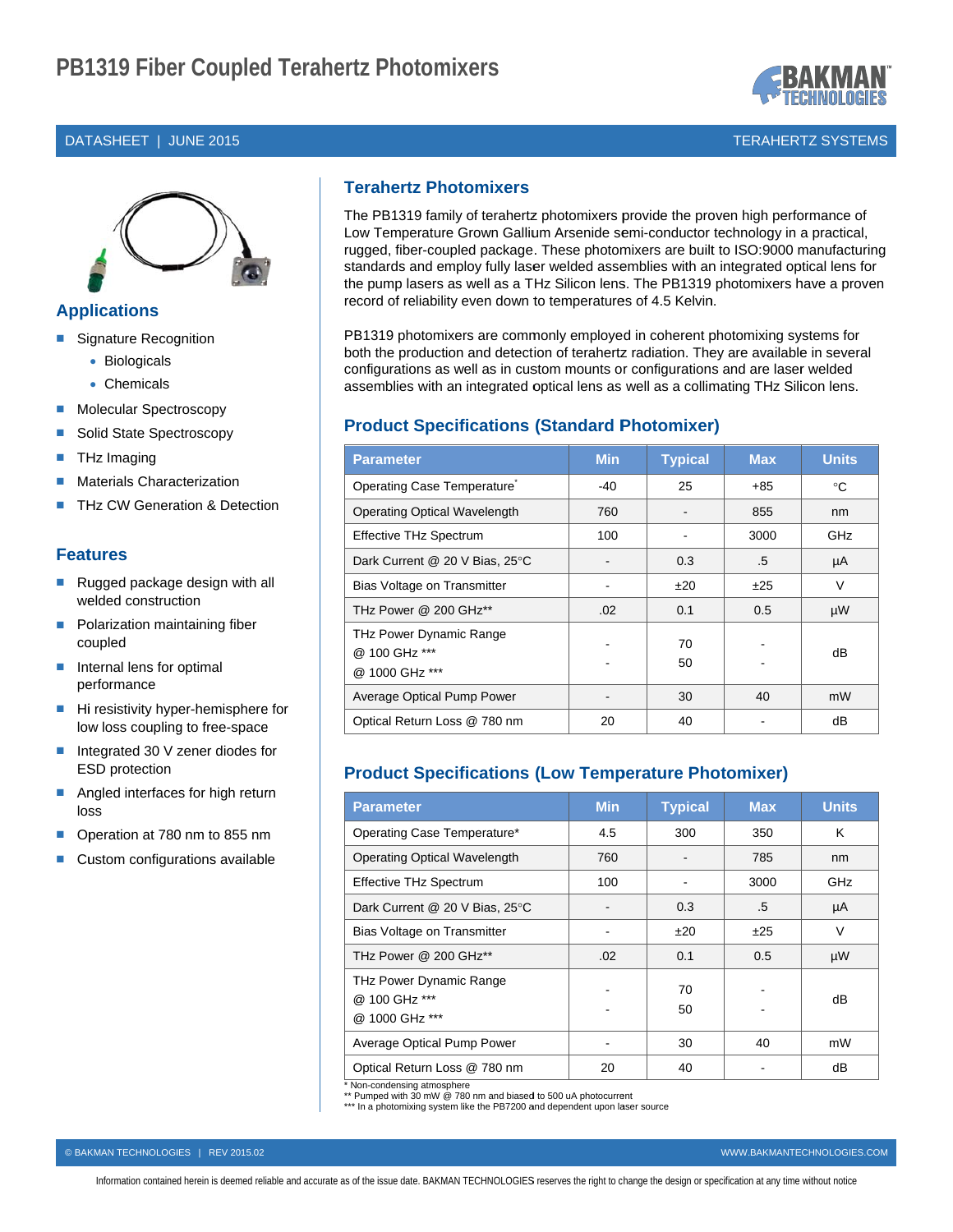

## DATASHEET | JUNE 2015 TERAHERTZ SYSTEMS

# **Typical Configuration**



# **Typical Performance**



Typical performance when two photomixers are employed as in a PB7220 Series spectrometer. The noise level power illustrated by blocking the THz beam is due to the lasers. Higher spectral purity lasers will improve the dynamic range. The interference fringe due to the coherent detection is in grey and has been smoothed away.

Information contained herein is deemed reliable and accurate as of the issue date. BAKMAN TECHNOLOGIES reserves the right to change the design or specification at any time without notice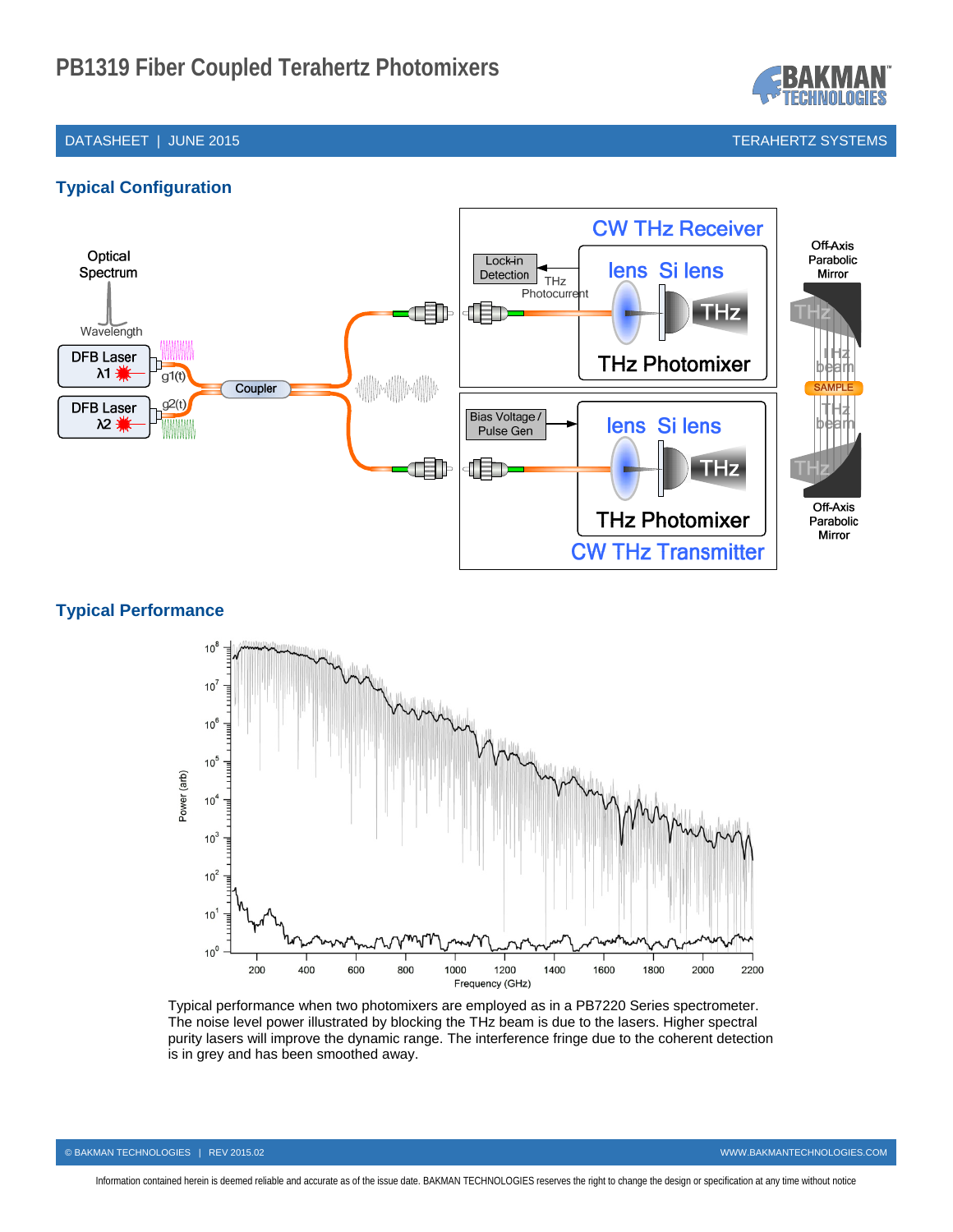

### DATASHEET | JUNE 2015

TERAHERTZ SYSTEMS

## **Mec hanical Dim mensions**





| <b>Pin</b> | <b>Description</b> |
|------------|--------------------|
|            | Bias Lead 1        |
|            | Bias Lead 2        |
|            | Case GND           |

#### N otes:

- Terminals are ESD protected with back-to-back 30V Zener diodes
- Maximum emitter bias of 25 volts (Zeners will prevent higher bias)
- Zeners may be disconnected for higher bias but will void warranty